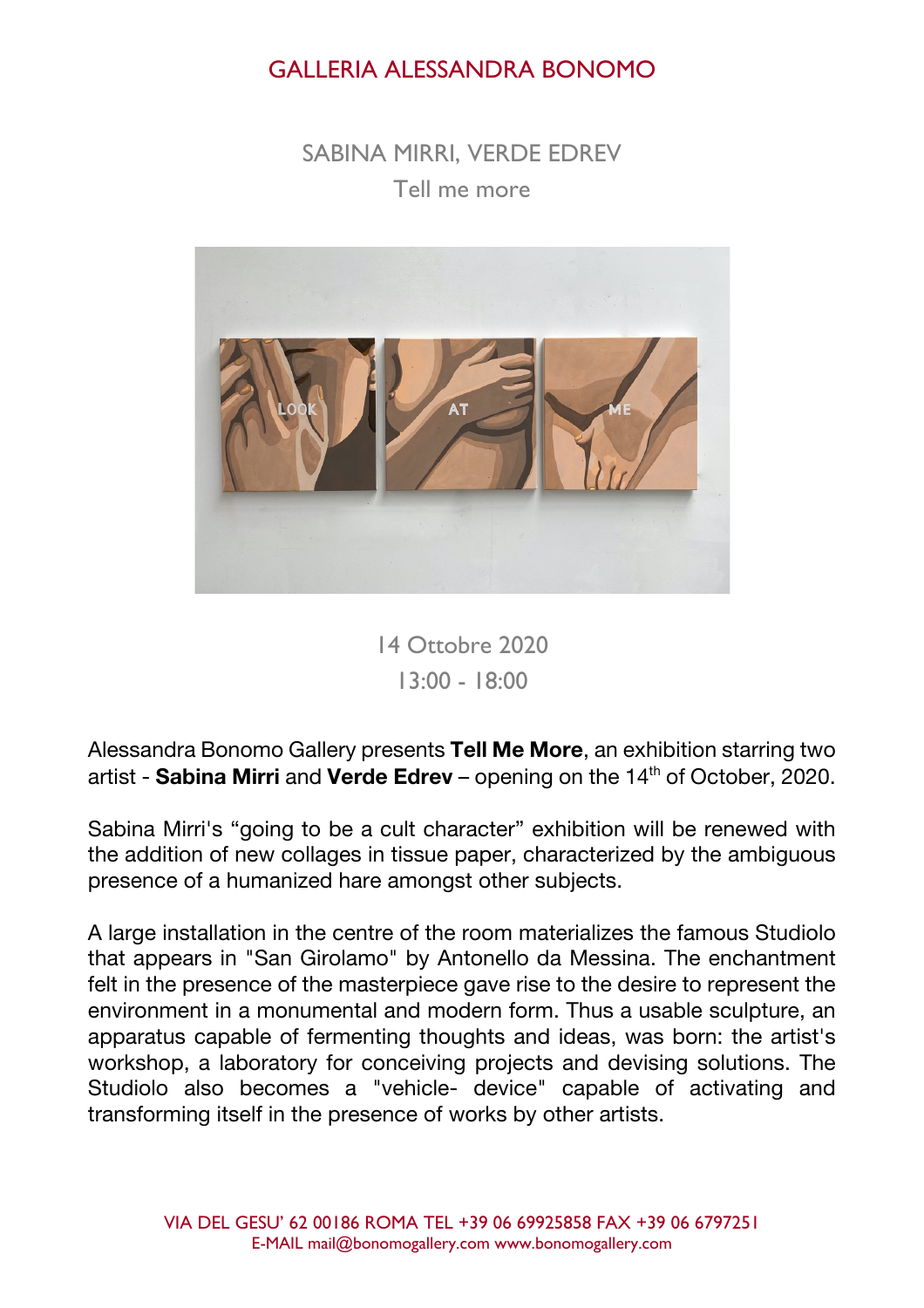## GALLERIA ALESSANDRA BONOMO

After having invited Sandro Chia to arrange three watercolors in the Studiolo, Verde Edrev, based in London and trained at the Brera Academy, will intervene in the exhibition.

In her collages, Sabina Mirri plays with the layering of cards; adding and removing become fundamental passages for the definition of her work, which acquires lights and shadows thanks to a tonal balance of the highest pictorial value, without having to mix colors. The drawing - dashed in rapid and effectively circumscribed traces - the cutting and shaping of the paper, the gradations and the chromatic mixture are fulfilled in the superimposition of multiple surface levels. A *modus operandi* that recalls the ancient technique of preparatory drawing.

Verde Edrev is invited to rethink the installation by exhibiting new acrylic paintings on canvas that create a sensation of an intimate and creative dimension, at the same time volatile and material. Her works focus on the dialectic between the *Ego* and its counterpart, between reason and the unconscious. The works are testimony to what unites us human beings; and triggering a reflection on the subject, they sharpen the emotions. If life puts us in front of uncertainties, what prevails is the will to free the image and free the mind to connect it to a new body, the support of the surface. Hence the development of an artistic language that aims to reunite opposites. Sacred and profane, past and present. Nudity removes the patina and the masks we have and becomes an opportunity for knowledge of the Self. By inviting us to mirror each other, Verde removes the veils to find a link and reconciliation in diversity.

The dialogue between the two artists will orchestrate and expand the story: Tell me more.

The exhibition can be visited by appointment, contacting the gallery via email: mail@bonomogallery.com or by mobile phone: 3394893339. Open from the  $14<sup>th</sup>$  to the 16<sup>th</sup> of October, from 1 pm to 7 pm.

**Sabina Mirri** (Rome) defines herself as swiss-roman She lives and works in Petrolo in Mercatale Valdarno (Arezzo). Her work begins in the 80s with her first reviews dedicated to her by Achille Bonito Oliva from the Post Transavanguardia. Afterwards, she then moved to New York where her personal and collective work was exhibited at the Annina Nosei Gallery. She took part in numerous biennials: 1983, the Trigon Biennial, Graz; the XIII Biennial of Paris and the XVIII Biennial of San Paolo; in 1989, the International Biennial of Art in Istanbul and the Biennial of Contemporary Art in Guimares, Portugal; in 1985 she participated at the *A New Romanticism* collective, *Sixteen Artists from Italy,* Hirshhorn Museum in Washington; in 1991 at the *60-90: trenta anni di*